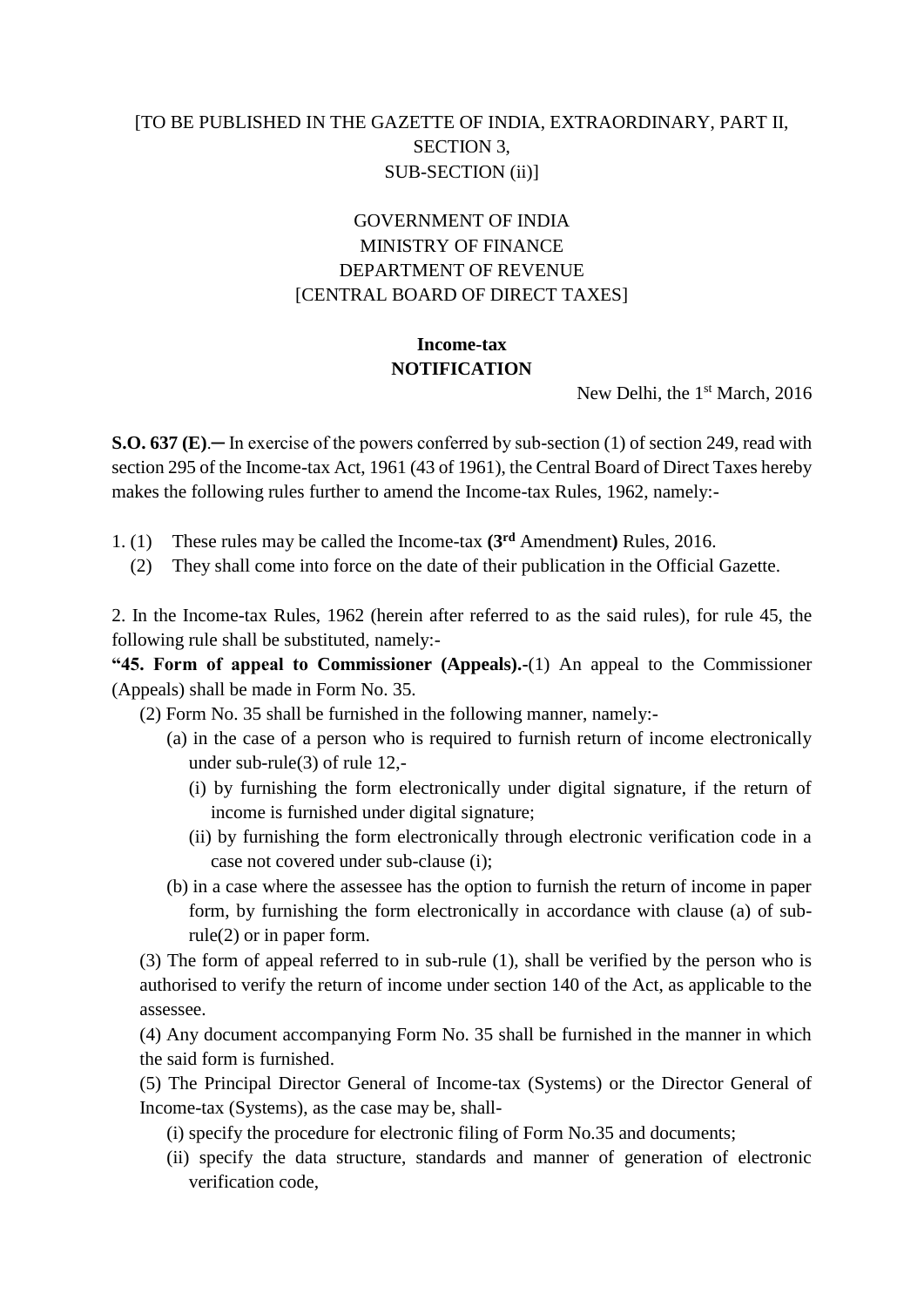referred to in sub-rule(2), for the purpose of verification of the person furnishing the said form; and

(iii) be responsible for formulating and implementing appropriate security, archival and retrieval of policies in relation to the said form so furnished."

3. In the said rules, in Appendix-II, for Form No.35, the following form shall be substituted, namely:-

#### **"FORM NO. 35**

#### (See rule 45)

Appeal to the Commissioner of Income-tax (Appeals)

|                                        | <b>First Name</b>               |                                                                                                          |                                                                                                      | Middle Name<br>Last Name or Name of Entity  |                                                                          | <b>PAN</b>    |                                                             |  |  |  |
|----------------------------------------|---------------------------------|----------------------------------------------------------------------------------------------------------|------------------------------------------------------------------------------------------------------|---------------------------------------------|--------------------------------------------------------------------------|---------------|-------------------------------------------------------------|--|--|--|
| Personal Information                   |                                 |                                                                                                          |                                                                                                      |                                             |                                                                          |               | TAN (if available)                                          |  |  |  |
|                                        | Flat/Door/Block No.             |                                                                                                          |                                                                                                      |                                             | Name of Premises/ Building/ Village                                      |               | Road/ Street/ Post Office                                   |  |  |  |
|                                        | Area/Locality                   |                                                                                                          |                                                                                                      |                                             | Town/City/District                                                       |               | <b>State</b><br>(Select)                                    |  |  |  |
|                                        | Pin Code<br>Country<br>(Select) |                                                                                                          |                                                                                                      |                                             | Phone No. with STD<br>code/ Mobile No.                                   | Email Address |                                                             |  |  |  |
|                                        |                                 |                                                                                                          |                                                                                                      |                                             |                                                                          |               | Whether notices/communication may be sent on email? Yes/ No |  |  |  |
| Order against which<br>Appeal is filed | $\mathbf{1}$                    |                                                                                                          |                                                                                                      |                                             | Assessment year in connection with which the appeal is preferred/Enter   |               | Assessment Year                                             |  |  |  |
|                                        |                                 |                                                                                                          |                                                                                                      |                                             | financial year in case appeal is filed against an order where assessment |               |                                                             |  |  |  |
|                                        |                                 |                                                                                                          | year is not relevant                                                                                 |                                             |                                                                          |               | <b>Financial Year</b>                                       |  |  |  |
|                                        | 2                               |                                                                                                          | Details of the order appealed against                                                                |                                             |                                                                          |               |                                                             |  |  |  |
|                                        |                                 | a                                                                                                        |                                                                                                      |                                             | Section and sub-section of the Income-tax Act, 1961                      |               |                                                             |  |  |  |
|                                        |                                 | $\mathbf b$                                                                                              | Date of Order                                                                                        |                                             |                                                                          |               |                                                             |  |  |  |
|                                        |                                 | $\mathbf{c}$                                                                                             |                                                                                                      | Date of service of Order / Notice of Demand |                                                                          |               |                                                             |  |  |  |
|                                        | 3                               |                                                                                                          | Income-tax Authority passing the order appealed against                                              |                                             |                                                                          |               |                                                             |  |  |  |
|                                        | $\overline{4}$                  | Whether an appeal in relation to any other assessment year/ financial year is pending in the case of the |                                                                                                      |                                             |                                                                          |               |                                                             |  |  |  |
|                                        |                                 |                                                                                                          | Yes/No<br>appellant with any Commissioner (Appeals)                                                  |                                             |                                                                          |               |                                                             |  |  |  |
|                                        | 4.1                             |                                                                                                          | If reply to 4 is Yes, then give following details.-                                                  |                                             |                                                                          |               |                                                             |  |  |  |
|                                        |                                 | Commissioner (Appeals), with whom the appeal is pending<br>a                                             |                                                                                                      |                                             |                                                                          |               |                                                             |  |  |  |
|                                        |                                 | $\mathbf b$                                                                                              | Appeal No. and date of filing of appeal                                                              |                                             |                                                                          |               |                                                             |  |  |  |
| Pending Appeal                         |                                 | $\mathbf{C}$                                                                                             | Assessment year/ financial year in connection with which the appeal has been preferred               |                                             |                                                                          |               |                                                             |  |  |  |
|                                        |                                 | d                                                                                                        | Income-tax Authority passing the order appealed against                                              |                                             |                                                                          |               |                                                             |  |  |  |
|                                        |                                 | e                                                                                                        | Section and sub-section of the Income-tax Act, 1961, under which the order appealed against has been |                                             |                                                                          |               |                                                             |  |  |  |
|                                        |                                 |                                                                                                          | passed                                                                                               |                                             |                                                                          |               |                                                             |  |  |  |
|                                        |                                 | $\mathbf{f}$                                                                                             | Date of such Order                                                                                   |                                             |                                                                          |               |                                                             |  |  |  |
| Appeal Details                         | 5                               |                                                                                                          | Section and sub-section of the Income-tax Act, 1961 under which the appeal is preferred              |                                             |                                                                          |               |                                                             |  |  |  |
|                                        | 6                               |                                                                                                          | If appeal relates to any assessment                                                                  |                                             |                                                                          |               |                                                             |  |  |  |
|                                        |                                 | a                                                                                                        |                                                                                                      | Amount of Income Assessed (in Rs.)          |                                                                          |               |                                                             |  |  |  |
|                                        |                                 | b                                                                                                        | Total Addition to Income (in Rs.)                                                                    |                                             |                                                                          |               |                                                             |  |  |  |
|                                        |                                 | $\mathbf c$                                                                                              | In case of Loss, total disallowance of Loss in assessment (in Rs.)                                   |                                             |                                                                          |               |                                                             |  |  |  |
|                                        |                                 | $\mathbf d$                                                                                              | Amount of Addition/Disallowance of Loss disputed in Appeal (in Rs.)                                  |                                             |                                                                          |               |                                                             |  |  |  |
|                                        | 7                               |                                                                                                          | Amount of Disputed Demand (in Rs.) - Enter Nil in case of Loss<br>e<br>If appeal relates to penalty: |                                             |                                                                          |               |                                                             |  |  |  |
|                                        |                                 | Amount of penalty as per Order (in Rs.)                                                                  |                                                                                                      |                                             |                                                                          |               |                                                             |  |  |  |
|                                        |                                 | a<br>b                                                                                                   | Amount of penalty disputed in Appeal (in Rs.)                                                        |                                             |                                                                          |               |                                                             |  |  |  |
|                                        |                                 |                                                                                                          |                                                                                                      |                                             |                                                                          |               |                                                             |  |  |  |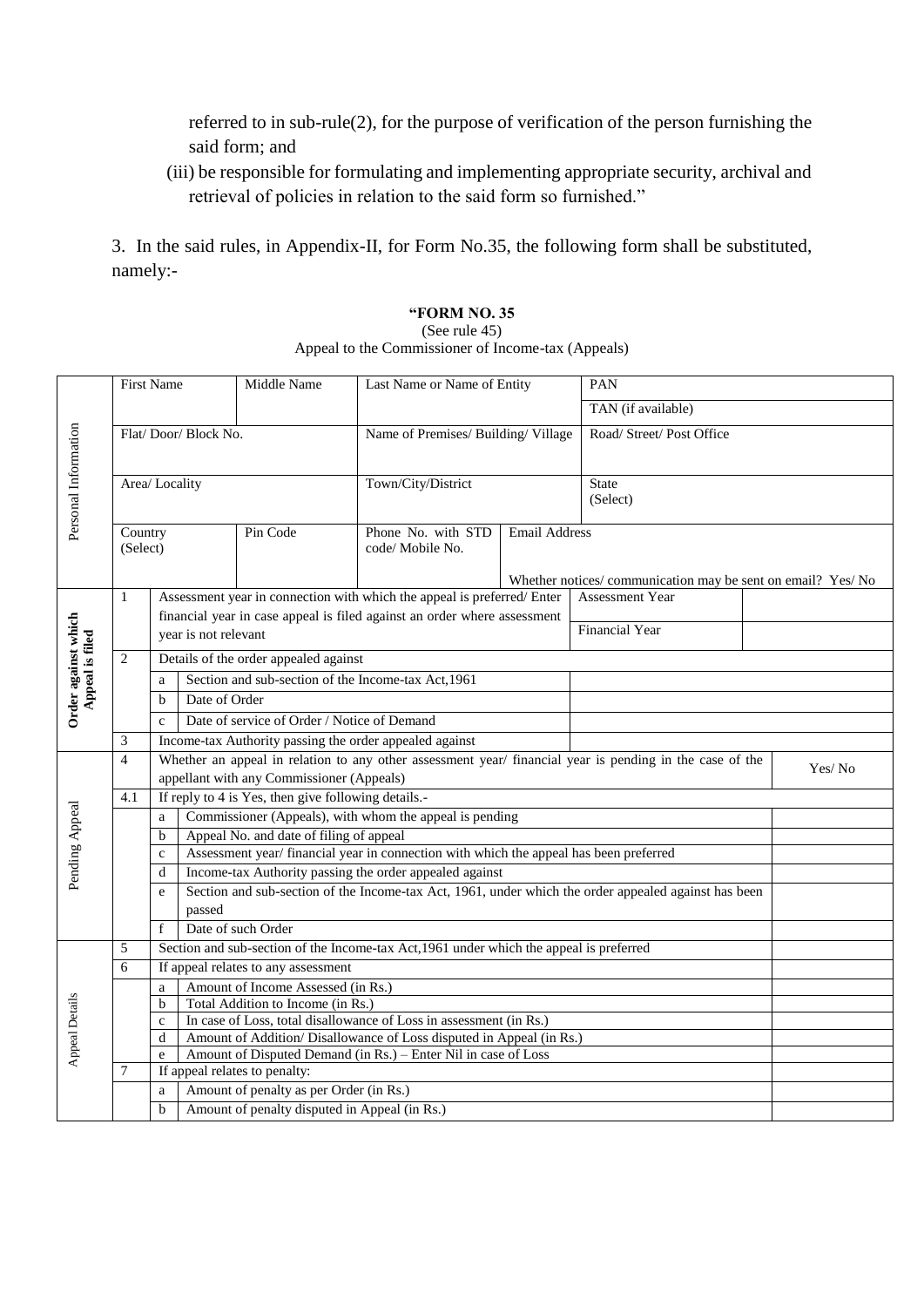|                                                                  | 8               | Where a return has been filed by the appellant for the assessment year in connection with which the appeal |                                                                                                                                     |                 |  |         |            |        |  |  |  |
|------------------------------------------------------------------|-----------------|------------------------------------------------------------------------------------------------------------|-------------------------------------------------------------------------------------------------------------------------------------|-----------------|--|---------|------------|--------|--|--|--|
|                                                                  |                 | is filed, whether tax due on income returned has been paid in full                                         |                                                                                                                                     |                 |  |         |            |        |  |  |  |
|                                                                  | 8.1             | If reply to 8 is Yes, then enter details of return and taxes paid                                          |                                                                                                                                     |                 |  |         |            |        |  |  |  |
|                                                                  |                 | Acknowledgement number<br>a                                                                                |                                                                                                                                     |                 |  |         |            |        |  |  |  |
|                                                                  |                 | Date of filing<br>$\mathbf b$                                                                              |                                                                                                                                     |                 |  |         |            |        |  |  |  |
| Details of Taxes paid                                            |                 | $\mathbf c$                                                                                                | Total tax paid                                                                                                                      |                 |  |         | Yes/No/Not |        |  |  |  |
|                                                                  | 9               | Where no return has been filed by the appellant for the assessment year, whether an amount equal to the    |                                                                                                                                     |                 |  |         |            |        |  |  |  |
|                                                                  |                 | amount of advance tax as per section 249(4)(b) of the Income-tax Act, 1961 has been paid                   |                                                                                                                                     |                 |  |         |            |        |  |  |  |
|                                                                  | 9.1             |                                                                                                            | If reply to 9 is Yes, then enter details                                                                                            |                 |  |         |            |        |  |  |  |
|                                                                  |                 | <b>Tax Payments</b>                                                                                        |                                                                                                                                     |                 |  |         |            |        |  |  |  |
|                                                                  |                 |                                                                                                            | <b>BSR</b> Code                                                                                                                     | Date of payment |  | Sl. No. |            | Amount |  |  |  |
|                                                                  |                 |                                                                                                            |                                                                                                                                     |                 |  |         |            |        |  |  |  |
|                                                                  |                 |                                                                                                            | Total                                                                                                                               |                 |  |         |            |        |  |  |  |
|                                                                  | 10              |                                                                                                            | If the appeal relates to any tax deductible under section 195 of the Income-tax Act, 1961 and borne by the deductor, details of tax |                 |  |         |            |        |  |  |  |
|                                                                  |                 | deposited under section 195(1)                                                                             |                                                                                                                                     |                 |  |         |            |        |  |  |  |
|                                                                  |                 |                                                                                                            | <b>BSR</b> Code                                                                                                                     |                 |  |         |            |        |  |  |  |
|                                                                  |                 |                                                                                                            |                                                                                                                                     | Date of payment |  | Sl. No. |            | Amount |  |  |  |
|                                                                  |                 |                                                                                                            |                                                                                                                                     |                 |  |         |            |        |  |  |  |
|                                                                  | 11              |                                                                                                            | <b>Statement of Facts</b>                                                                                                           |                 |  |         |            |        |  |  |  |
|                                                                  |                 |                                                                                                            | Facts of the case in brief (not exceeding 1000 words)                                                                               |                 |  |         |            |        |  |  |  |
|                                                                  |                 | List of documentary evidence relied upon                                                                   |                                                                                                                                     |                 |  |         |            |        |  |  |  |
|                                                                  | 12              |                                                                                                            | Whether any documentary evidence other than the evidence produced during                                                            |                 |  |         |            |        |  |  |  |
|                                                                  |                 |                                                                                                            | the course of proceedings before the Income-tax Authority has been filed in<br>Yes / No                                             |                 |  |         |            |        |  |  |  |
|                                                                  |                 |                                                                                                            | terms of rule 46A                                                                                                                   |                 |  |         |            |        |  |  |  |
|                                                                  | 12.1            | If reply to 12 is Yes, furnish the list of such documentary evidence                                       |                                                                                                                                     |                 |  |         |            |        |  |  |  |
| Statement of facts, Grounds of<br>Appeal and additional evidence | 13              | Grounds of Appeal (each ground not exceeding 100 words)                                                    |                                                                                                                                     |                 |  |         |            |        |  |  |  |
|                                                                  |                 | 1.                                                                                                         |                                                                                                                                     |                 |  |         |            |        |  |  |  |
|                                                                  |                 | 2.                                                                                                         |                                                                                                                                     |                 |  |         |            |        |  |  |  |
|                                                                  |                 | $\overline{3}$ .                                                                                           |                                                                                                                                     |                 |  |         |            |        |  |  |  |
| Appeal filing<br>details                                         | 14              |                                                                                                            | Whether there is delay in filing appeal                                                                                             |                 |  | Yes/No  |            |        |  |  |  |
|                                                                  | $\overline{15}$ | If reply to 13 is Yes, enter the grounds for condonation of delay (not exceeding 500 words)                |                                                                                                                                     |                 |  |         |            |        |  |  |  |
|                                                                  | 16              | Details of Appeal Fees Paid                                                                                |                                                                                                                                     |                 |  |         |            |        |  |  |  |
|                                                                  |                 |                                                                                                            | <b>BSR</b> Code                                                                                                                     | Date of payment |  | Sl. No. |            | Amount |  |  |  |
|                                                                  |                 |                                                                                                            |                                                                                                                                     |                 |  |         |            |        |  |  |  |
|                                                                  |                 |                                                                                                            |                                                                                                                                     |                 |  |         |            |        |  |  |  |
|                                                                  | 17              |                                                                                                            | Address to which notices may be sent to the appellant                                                                               |                 |  |         |            |        |  |  |  |

### *Form of verification*

I, \_\_\_\_\_\_\_\_\_\_\_\_\_\_\_\_\_\_\_\_\_\_\_\_\_\_\_\_the appellant, do hereby declare that what is stated above is true to the best

of my information and belief. It is also certified that no additional evidence other than the evidence stated in row

12.1 above has been filed.

Date when the contract of the contract of the contract of the contract of the contract of the contract of the contract of the contract of the contract of the contract of the contract of the contract of the contract of the

Place Signature Signature